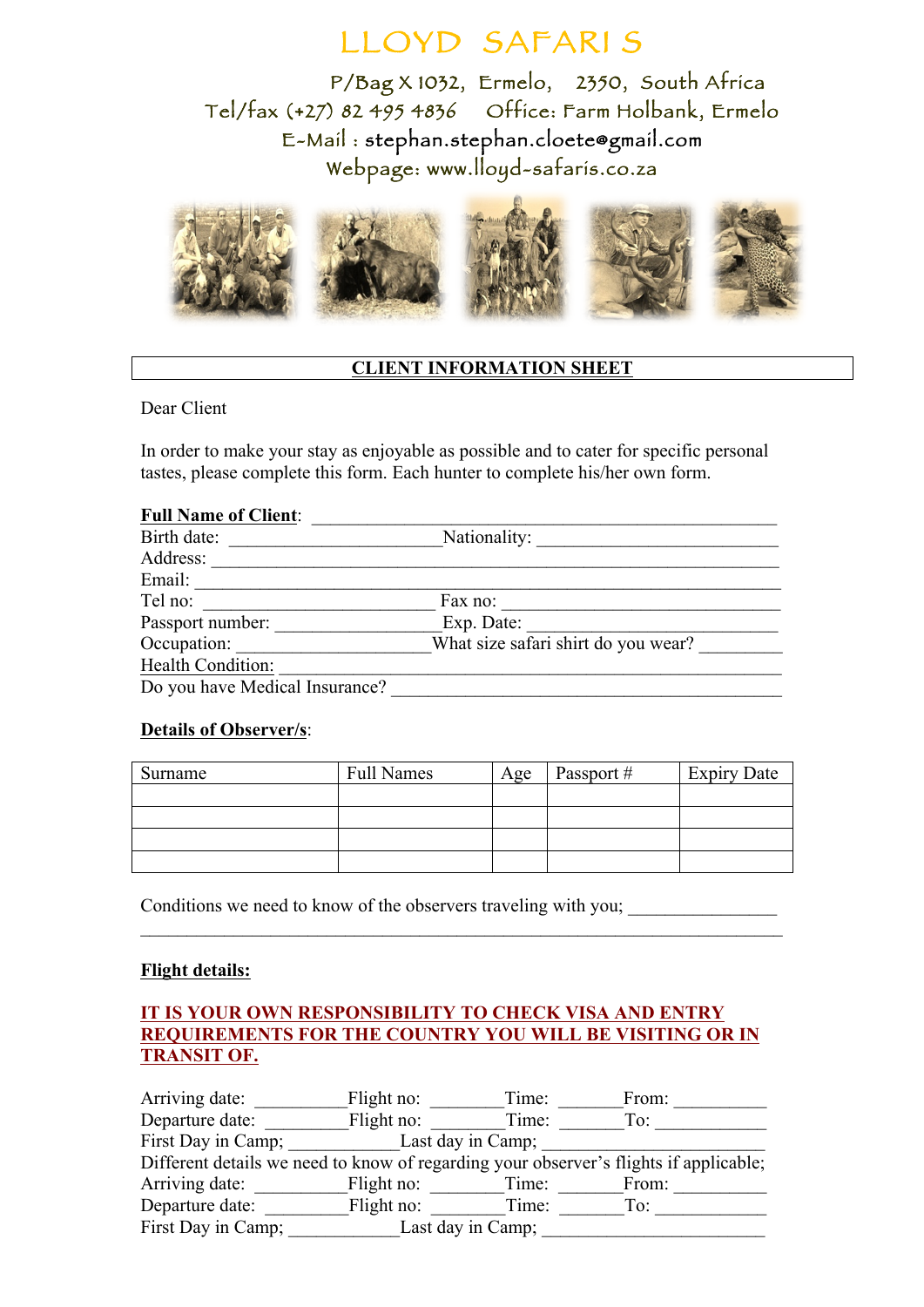#### **Marketing Material**

I also here-by agree and give permission to Stephan & George Cloete and staff of Lloyd-Safaris to use any photos and video material taken of me and my group during my intended safari to be used for the sole purpose of marketing for LLOYD-SAFARIS

 $Yes$  No  $\qquad$ 

**Rifle Information** *(NB: Persons must be 21 years or older to bring firearms into SA. Only 2 rifles of different calibre and 1 shotgun allowed per hunter (NO semi or automatics!)* 

**-2-**

| Documents to bring along              | <b>Tick Box</b> | <b>Special Notes</b> |
|---------------------------------------|-----------------|----------------------|
| Proof of Ownership of Rifle (US 4457) |                 |                      |
| Lloyd Safari Invitation Form          |                 |                      |
| Firearm Import Export Form (SAP 520)  |                 |                      |
| Copy of Passport                      |                 |                      |
| Copy of Flight Ticket                 |                 |                      |

| <b>Make</b>                    | Calibre | Serial# | Rounds max 100 |
|--------------------------------|---------|---------|----------------|
|                                |         |         |                |
| $\sim$<br>2.                   |         |         |                |
| $\mathbf{\overline{3}}$<br>J . |         |         |                |

#### **Please state if you have hunted in any African country and name the species taken:**

**Please state if there are any other requirements that need to be considered on the hunt:**

 $\mathcal{L}_\mathcal{L} = \mathcal{L}_\mathcal{L} = \mathcal{L}_\mathcal{L} = \mathcal{L}_\mathcal{L} = \mathcal{L}_\mathcal{L} = \mathcal{L}_\mathcal{L} = \mathcal{L}_\mathcal{L} = \mathcal{L}_\mathcal{L} = \mathcal{L}_\mathcal{L} = \mathcal{L}_\mathcal{L} = \mathcal{L}_\mathcal{L} = \mathcal{L}_\mathcal{L} = \mathcal{L}_\mathcal{L} = \mathcal{L}_\mathcal{L} = \mathcal{L}_\mathcal{L} = \mathcal{L}_\mathcal{L} = \mathcal{L}_\mathcal{L}$  $\mathcal{L}_\text{max}$  $\mathcal{L}_\mathcal{L} = \mathcal{L}_\mathcal{L} = \mathcal{L}_\mathcal{L} = \mathcal{L}_\mathcal{L} = \mathcal{L}_\mathcal{L} = \mathcal{L}_\mathcal{L} = \mathcal{L}_\mathcal{L} = \mathcal{L}_\mathcal{L} = \mathcal{L}_\mathcal{L} = \mathcal{L}_\mathcal{L} = \mathcal{L}_\mathcal{L} = \mathcal{L}_\mathcal{L} = \mathcal{L}_\mathcal{L} = \mathcal{L}_\mathcal{L} = \mathcal{L}_\mathcal{L} = \mathcal{L}_\mathcal{L} = \mathcal{L}_\mathcal{L}$ 

 $\mathcal{L}_\mathcal{L} = \mathcal{L}_\mathcal{L} = \mathcal{L}_\mathcal{L} = \mathcal{L}_\mathcal{L} = \mathcal{L}_\mathcal{L} = \mathcal{L}_\mathcal{L} = \mathcal{L}_\mathcal{L} = \mathcal{L}_\mathcal{L} = \mathcal{L}_\mathcal{L} = \mathcal{L}_\mathcal{L} = \mathcal{L}_\mathcal{L} = \mathcal{L}_\mathcal{L} = \mathcal{L}_\mathcal{L} = \mathcal{L}_\mathcal{L} = \mathcal{L}_\mathcal{L} = \mathcal{L}_\mathcal{L} = \mathcal{L}_\mathcal{L}$  $\mathcal{L}_\text{max} = \frac{1}{2} \sum_{i=1}^n \mathcal{L}_\text{max}(\mathbf{z}_i - \mathbf{z}_i)$  $\mathcal{L}_\mathcal{L} = \mathcal{L}_\mathcal{L} = \mathcal{L}_\mathcal{L} = \mathcal{L}_\mathcal{L} = \mathcal{L}_\mathcal{L} = \mathcal{L}_\mathcal{L} = \mathcal{L}_\mathcal{L} = \mathcal{L}_\mathcal{L} = \mathcal{L}_\mathcal{L} = \mathcal{L}_\mathcal{L} = \mathcal{L}_\mathcal{L} = \mathcal{L}_\mathcal{L} = \mathcal{L}_\mathcal{L} = \mathcal{L}_\mathcal{L} = \mathcal{L}_\mathcal{L} = \mathcal{L}_\mathcal{L} = \mathcal{L}_\mathcal{L}$ 

#### **Food and Drink Requirements**

*We will try out outmost best to provide you with your favorite drink if available in the destination of your safari. Certain drinks are not available*.

| <b>BEVERAGES</b>    | <b>YES</b> | N <sub>O</sub> | <b>FOOD</b>          | <b>YES</b> | N <sub>O</sub> |
|---------------------|------------|----------------|----------------------|------------|----------------|
| Coke/Soda           |            |                | Beef                 |            |                |
| Diet drinks         |            |                | Lamb                 |            |                |
| <b>Fruit Juices</b> |            |                | Pork                 |            |                |
| Fresh Juices        |            |                | Chicken              |            |                |
| Beer/Malt           |            |                | Venison              |            |                |
| White wine          |            |                | Salads               |            |                |
| Red wine            |            |                | Vegetables           |            |                |
| Dry/off dry wine    |            |                | Potatoes             |            |                |
| Semi sweet wine     |            |                | Fish                 |            |                |
| Sparkling wine      |            |                | Fruits               |            |                |
| Other               |            |                | Caffeine free Drinks |            |                |
| Scotch whisky       |            |                | Coffee               |            |                |
| Bourbon             |            |                | Tea                  |            |                |
| Gin                 |            |                | <b>Breakfast</b>     |            |                |
| Vodka               |            |                | <b>Brunch</b>        |            |                |
| Rum                 |            |                | Lunch                |            |                |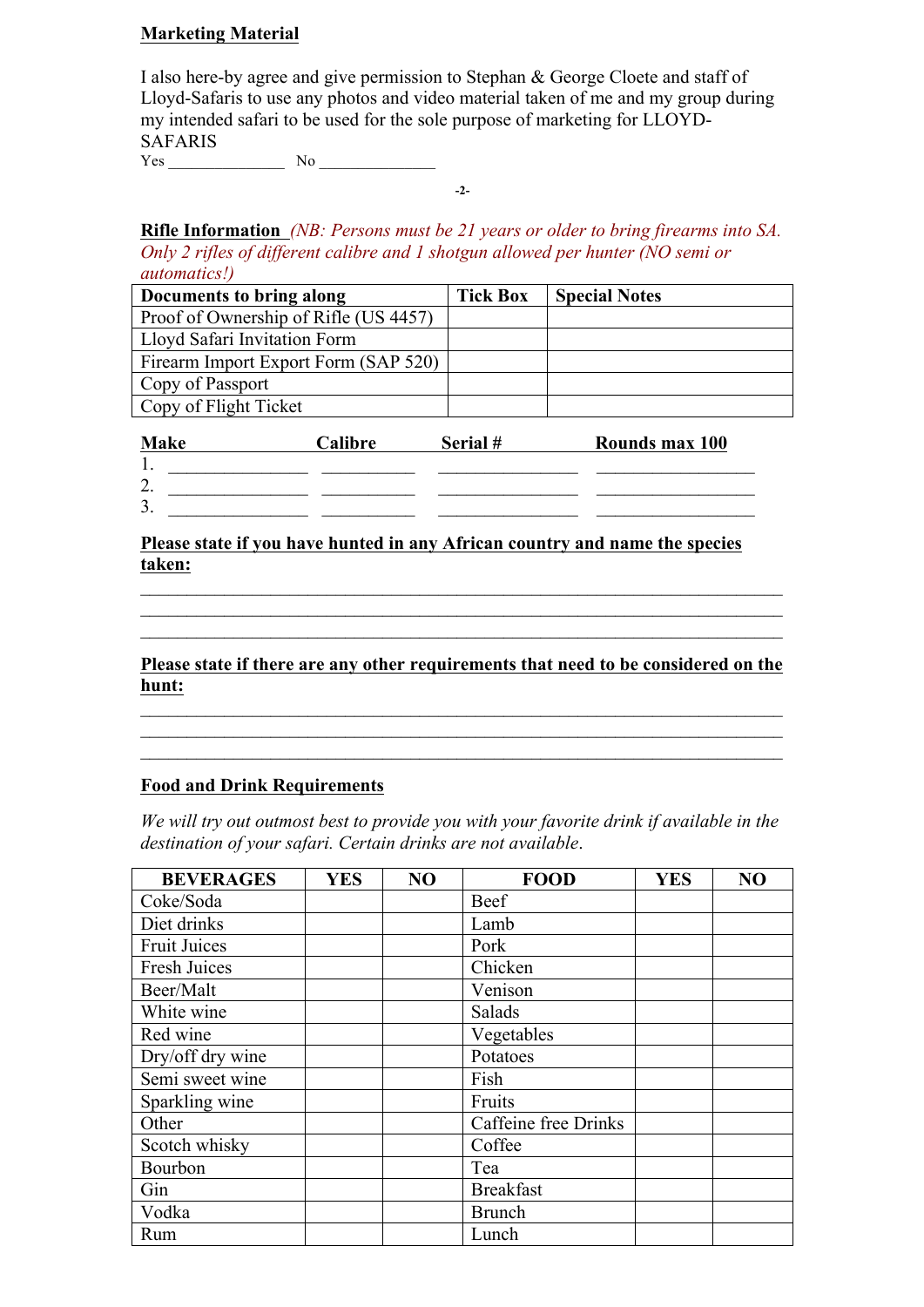| )ther<br>$\mathbf{u}$ |  |  |  |
|-----------------------|--|--|--|
|                       |  |  |  |

### **Any food and drink requirements we need to know of:**

## **SPECIE ALLOCATION FORM -**

 $\mathcal{L}_\mathcal{L} = \mathcal{L}_\mathcal{L} = \mathcal{L}_\mathcal{L} = \mathcal{L}_\mathcal{L} = \mathcal{L}_\mathcal{L} = \mathcal{L}_\mathcal{L} = \mathcal{L}_\mathcal{L} = \mathcal{L}_\mathcal{L} = \mathcal{L}_\mathcal{L} = \mathcal{L}_\mathcal{L} = \mathcal{L}_\mathcal{L} = \mathcal{L}_\mathcal{L} = \mathcal{L}_\mathcal{L} = \mathcal{L}_\mathcal{L} = \mathcal{L}_\mathcal{L} = \mathcal{L}_\mathcal{L} = \mathcal{L}_\mathcal{L}$ 

| <b>TROPHIES</b>           | <b>SPECIAL NOTE</b>   |            |                           |                           |                         | <b>NW</b>                 |             |             |
|---------------------------|-----------------------|------------|---------------------------|---------------------------|-------------------------|---------------------------|-------------|-------------|
|                           |                       | <b>YES</b> | LP<br>$\mathbf X$         | <b>MPB</b><br>$\mathbf X$ | G                       |                           | <b>FS</b>   | EC          |
| <b>AFRICAN WILD CAT</b>   | Hunting Permit        |            |                           |                           |                         |                           |             |             |
| <b>BABOON</b>             | <b>Hunting Permit</b> |            | X                         | $\mathbf X$               |                         |                           |             |             |
| <b>BONTEBOK</b>           | <b>CITES Permit</b>   |            |                           |                           |                         |                           |             |             |
| <b>BLACK WILDEBEEST</b>   | <b>TOPS Permit</b>    |            |                           | $\mathbf X$               | $\boldsymbol{X}$        | $\mathbf X$               | X           | X           |
| <b>BLESBUCK COMMON</b>    |                       |            | X                         | X                         | $\mathbf X$             | $\boldsymbol{\mathrm{X}}$ | $\mathbf X$ | X           |
| <b>BLESBUCK WHITE</b>     |                       |            | X                         |                           | $\overline{\mathbf{X}}$ | $\mathbf X$               | $\mathbf X$ |             |
| <b>BLUE WILDEBEEST</b>    |                       |            | X                         | $\mathbf X$               | X                       | $\mathbf X$               | $\mathbf X$ | $\mathbf X$ |
| <b>BUFFALO BULL</b>       |                       |            | $\boldsymbol{X}$          | X                         |                         | X                         | $\mathbf X$ |             |
| <b>BUFFALO COW</b>        |                       |            | $\boldsymbol{X}$          |                           |                         |                           |             |             |
| <b>BUSHBUCK LIMPOPO</b>   |                       |            | $\boldsymbol{X}$          |                           |                         |                           |             |             |
| <b>BUSHBUCK EAST CAPE</b> |                       |            |                           |                           |                         |                           |             | X           |
| <b>BUSHPIG</b>            |                       |            | $\boldsymbol{X}$          | $\boldsymbol{\mathrm{X}}$ |                         |                           |             | $\mathbf X$ |
| CARACAL                   | Hunting Permit        |            | $\mathbf X$               |                           |                         |                           | $\mathbf X$ | $\mathbf X$ |
| <b>COMMON REEDBUCK</b>    | <b>TOPS Permit</b>    |            | $\mathbf X$               | $\mathbf X$               |                         |                           | $\mathbf X$ |             |
| <b>CIVET CAT</b>          | Hunting Permit        |            | X                         |                           |                         |                           |             |             |
| <b>DUIKER BLUE</b>        | <b>TOPS</b> Permit    |            |                           |                           |                         |                           |             | X           |
| <b>DUIKER RED</b>         |                       |            |                           |                           |                         |                           |             |             |
| <b>DUIKER COMMON</b>      |                       |            | X                         | $\mathbf X$               | X                       | X                         | X           | $\mathbf X$ |
| <b>ELAND CAPE</b>         |                       |            | X                         | X                         |                         | X                         | $\mathbf X$ |             |
| <b>ELAND LIVINGSTON</b>   |                       |            | $\boldsymbol{\mathrm{X}}$ |                           |                         |                           |             |             |
| <b>ELEPHANT</b>           | <b>CITES Permit</b>   |            |                           |                           |                         |                           |             |             |
|                           |                       |            |                           | X                         |                         |                           |             |             |
| <b>FALLOW DEER</b>        |                       |            |                           |                           |                         |                           | X           |             |
| <b>GEMSBUCK</b>           |                       |            | X                         | $\mathbf X$               | X                       | X                         | $\mathbf X$ | X           |
| <b>GENET CAT</b>          | <b>Hunting Permit</b> |            | X                         | $\overline{X}$            |                         |                           | X           | X           |
| <b>GIRAFFE</b>            |                       |            | X                         | $\overline{X}$            |                         |                           |             |             |
| <b>HIPPOPOTAMUS</b>       | <b>CITES Permit</b>   |            |                           |                           |                         |                           |             |             |
| <b>HYENA SPOTTED</b>      | <b>CITES Permit</b>   |            | X                         | $\mathbf X$               |                         |                           |             |             |
| HYENA BROWN (Non USA)     | <b>Hunting Permit</b> |            | X                         |                           |                         |                           |             |             |
| <b>GRYSBUCK SHARPES</b>   | <b>Hunting Permit</b> |            | X                         |                           |                         |                           |             |             |
| <b>GRYSBUCK EAST CAPE</b> |                       |            |                           |                           |                         |                           |             | X           |
| <b>IMPALA</b>             |                       |            | X                         | $\mathbf X$               | X                       | $\boldsymbol{\mathrm{X}}$ | X           | $\mathbf X$ |
| <b>JACKAL</b>             |                       |            | X                         | $\mathbf X$               | X                       | $\mathbf X$               | $\mathbf X$ | X           |
| KUDU SOUTH. GREATER       |                       |            | X                         | $\mathbf X$               |                         | X                         | $\mathbf X$ |             |
| <b>KUDU EASTERN CAPE</b>  |                       |            |                           |                           |                         |                           |             | X           |
| <b>KLIPSPRINGER</b>       |                       |            | X                         |                           |                         |                           |             | X           |
| <b>LION</b>               | Hunting Permit        |            |                           |                           |                         | $\boldsymbol{\mathrm{X}}$ |             |             |
| <b>LIONESS</b>            |                       |            |                           |                           |                         | X                         |             |             |
| <b>LEOPARD</b>            | <b>CITES Permit</b>   |            |                           |                           |                         |                           |             |             |
| MOUNTAIN REEDBUCK         |                       |            | X                         | $\mathbf X$               | X                       |                           | X           | X           |
| <b>NYALA</b>              |                       |            | $\boldsymbol{\mathrm{X}}$ | $\mathbf X$               |                         |                           | $\mathbf X$ | $\mathbf X$ |
| ORIBI                     | <b>Hunting Permit</b> |            |                           | $\mathbf X$               |                         |                           |             | $\mathbf X$ |
| <b>OSTRICH</b>            |                       |            | $\mathbf X$               | $\overline{X}$            | $\mathbf X$             | $\mathbf X$               | $\mathbf X$ | $\mathbf X$ |
| <b>PORCUPINE</b>          | Hunting Permit        |            | X                         | $\overline{X}$            | $\mathbf X$             | $\mathbf X$               | $\mathbf X$ | $\mathbf X$ |
| RED HARTEBEEST (CAPE)     |                       |            | $\mathbf X$               | $\mathbf X$               | $\mathbf X$             | $\mathbf X$               | $\mathbf X$ | $\mathbf X$ |
|                           |                       |            |                           | $\mathbf X$               |                         |                           |             |             |
| RED LECHWE (COMMON)       |                       |            |                           |                           |                         | $\mathbf X$               | $\mathbf X$ | $\mathbf X$ |
| <b>RHINO WHITE</b>        | Hunting Permit        |            |                           |                           |                         |                           |             |             |
| RHINO WHITE VITA DART     |                       |            |                           |                           |                         |                           |             |             |
| <b>SABLE ANTELOPE</b>     |                       |            | X                         | $\mathbf X$               | X                       | $\boldsymbol{\mathrm{X}}$ | X           | X           |
| <b>SERVAL CAT</b>         | Hunting Permit        |            |                           | $\mathbf X$               |                         |                           |             |             |
| SPRINGBUCK COMMON         |                       |            |                           | $\mathbf X$               | $\mathbf X$             | X                         | X           | X           |
| SPRINGBUCK WHITE          |                       |            |                           |                           |                         | $\mathbf X$               | $\mathbf X$ |             |
| SPRINGBUCK BLACK          |                       |            |                           |                           |                         | $\mathbf X$               | $\mathbf X$ |             |
| <b>STEENBUCK</b>          |                       |            | X                         | $\mathbf X$               | $\mathbf X$             | $\mathbf X$               | $\mathbf X$ | X           |
| <b>SUNI</b>               | <b>CITES Permit</b>   |            |                           |                           |                         |                           |             |             |
| <b>TSESSEBE</b>           |                       |            | $\boldsymbol{X}$          | $\mathbf X$               |                         |                           | X           |             |
| <b>VERVET MONKEY</b>      | Hunting Permit        |            | $\mathbf X$               |                           |                         |                           |             |             |